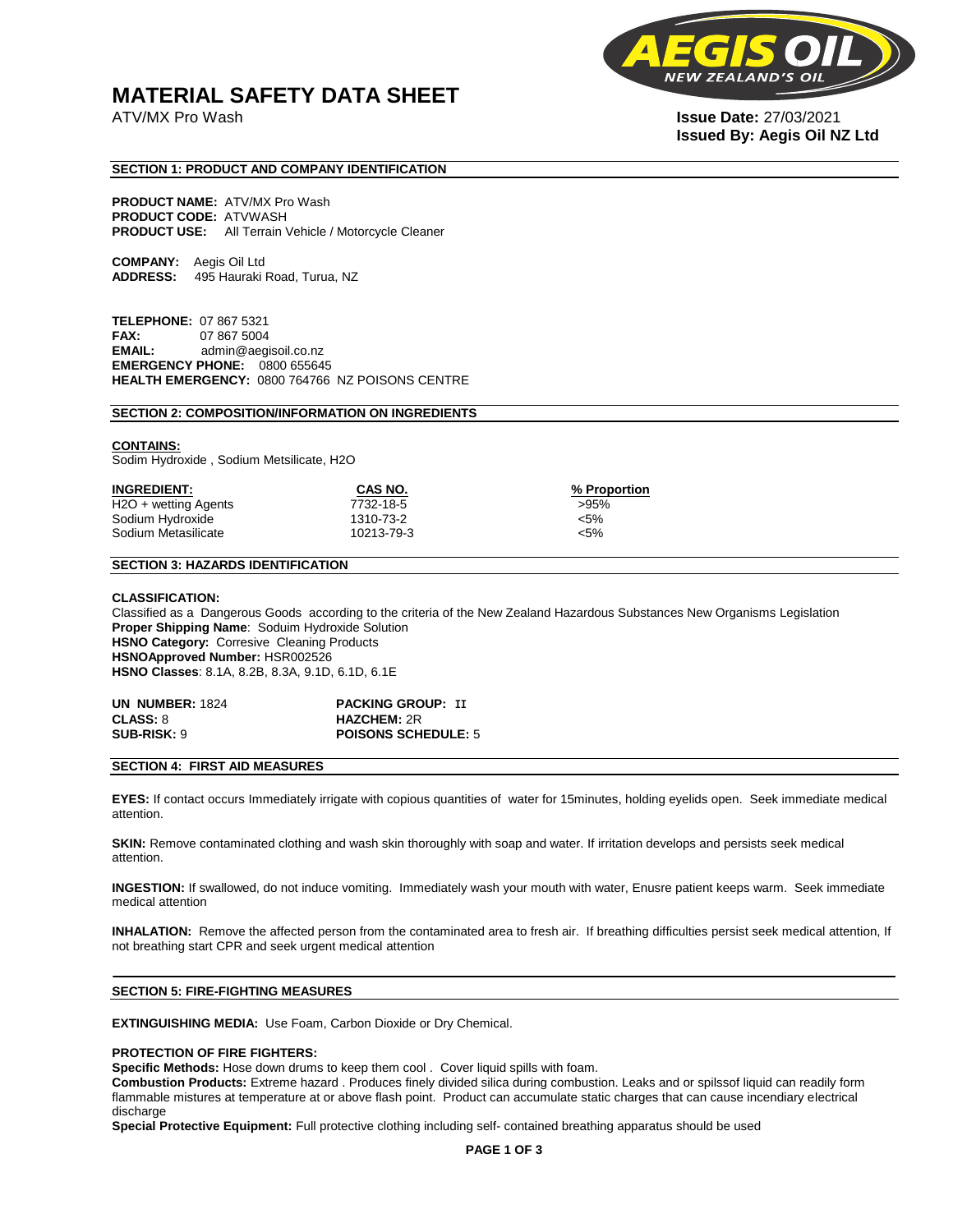**MATERIAL SAFETY DATA SHEET**



ATV/MX Pro Wash **Issue Date:** 27/03/2021 **Issued By: Aegis Oil NZ Ltd** 

## **SECTION 6: ACCIDENTAL RELEASE MEASURES**

**SPILL MANAGMENT:** Eliminate all sources of ignition in the vicinity of the spilled material. Stop the leak if safe to do so. Contain and absorb with suitable absorbent material. Collect material and place into a suitably sealed and labeled container – Dispose of in the manner consistent with applicable regulations. Observe precautions in Exposure Controls/Personal Protection. Avoid breathing vapours and contact to the skin and eyes

**NOTIFICATION PROCEDURES:** Report spills as required to appropriate authorities Local Environment, Health Officer, Area Water Authority and or Fire Brigade/Police

## **SECTION 7: HANDLING AND STORAGE**

**PRECAUTIONARY MEASURE:** Keep out of the reach of children

**GENERAL HANDLING:** Avoid contamination of the soil or releasing this material into sewage and drainage systems and bodies of water **STOREAGE:** Do not store in open or unlabeled containers. Store in a well ventilated place away from ignition sources, Strong Oxidizing Agents, Food Stuffs and Clothing. Keep closed when not in use or empty

**OTHER PRECAUTIONS:** Misuse of empty containers can be hazardous. Do not cut, weld, heat or drill. Do not pressurize or expose to open flame or heat. Keep closed when not in use or empty. Dispose of in the correct manner

### **SECTION 8: EXPOSURE CONTROLS/PERSONAL PROTECTION**

#### **ENGINEERING CONTROLS:** Use in a well ventilated area

**VENTILATION:** Natural ventilation should be sufficient**,** however where vapours or mists are generated the use of a local exhaust system is recommended.

**RESPIRATORY PROTECTION:** No respiratory protection is normally required. Where ventilation is inadequate and vapours and/or mists are generated the use of an approved respirator with organic vapour/particulate filter complying AS/NZ1715 and AS/NZS 1716 is recommended. **EYE PROTECTION:** Avoid contact with eyes. Normal industrial eye protection practices should be employed

SKIN PROTECTION: No special protective clothing is required. Wear Gloves of impervious material if handling material for prolonged periods and chemical resistant Apron where clothing is likely to be contaminated is recommended.

**WORK HYGIENIC PRACTICES:** Good Personal hygiene practices should be followed

#### **EXPOSURE GUIDELINES: n/a**

| Component | <b>Country.Agency</b> | TWA | <b>STEL</b>              | <b>Ceilina</b> | <b>Notation</b>          |
|-----------|-----------------------|-----|--------------------------|----------------|--------------------------|
|           |                       |     |                          |                |                          |
|           |                       |     | $\overline{\phantom{0}}$ | -              | $\overline{\phantom{a}}$ |

Consult local authorities for the appropriate values

#### **SECTION 9: PHYSICAL AND CHEMICAL PROPERTIES**

**Attention: The data below are typical values and do not constitute a specification** 

**COLOUR:** Pink **ODOUR:** Mild **ODOUR THRESHOLD:** 0.4ppm **PHYSICAL STATE: Liquid SPECIFIC GRAVETY:** 1.0 **SOLUBILITY:** Completely **SPECIFIC GRAVITY:** 1.0 **VAPOUR PRESSURE:** N/a **VOLATILES:** 90 **VAP DENSITY:** N/a **PH at USE DILUTION:** 12-12.5

### **SECTION 10: STABILITY AND REACTIVITY**